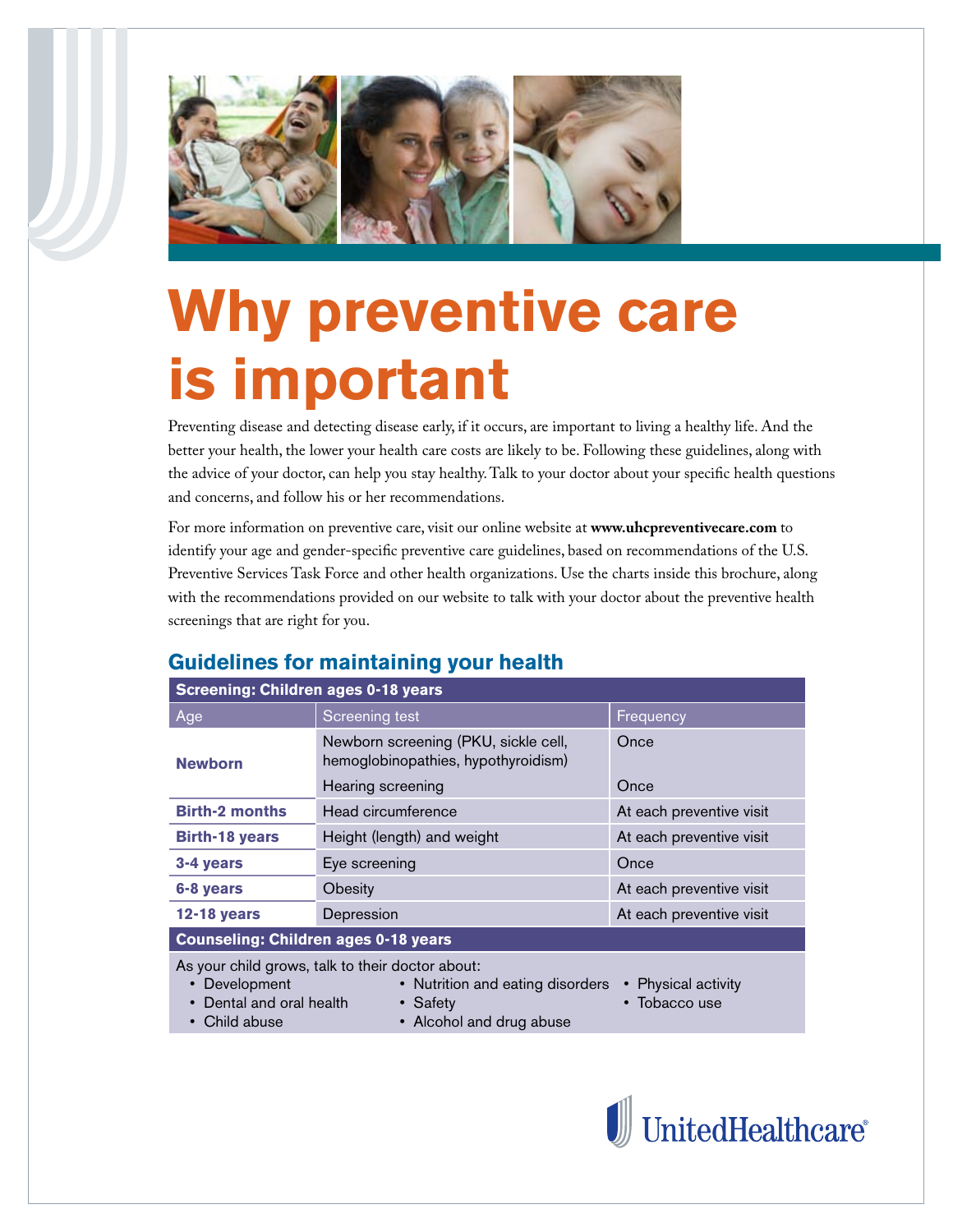#### Recommended immunization schedule for persons aged 0 through 6 years - United States • 2010

*For those who fall behind or start late, see the catch-up schedule*

| <b>Vaccine</b>                    | <b>Birth</b> | ۴<br>month | $\overline{2}$<br>months | 4<br>months | 6<br>months              | 12<br>months                     | 15<br>months | 18<br>months | $19 - 23$<br>months | $2 - 3$<br>years   | 4-6 years   |  |  |
|-----------------------------------|--------------|------------|--------------------------|-------------|--------------------------|----------------------------------|--------------|--------------|---------------------|--------------------|-------------|--|--|
| Hepatitis B <sup>1</sup>          | HepB         |            | HepB                     |             |                          | HepB                             |              |              |                     |                    |             |  |  |
| Rotavirus                         |              |            | RV                       | <b>RV</b>   | RV <sup>2</sup>          |                                  |              |              |                     |                    |             |  |  |
| Diphtheria, Tetanus,<br>Pertussis |              |            | <b>DTaP</b>              | <b>DTaP</b> | <b>DTaP</b>              | See<br><b>DTaP</b><br>footnote 3 |              |              |                     |                    | <b>DTaP</b> |  |  |
| Haemophilus<br>influenza type b   |              |            | Hib                      | Hib         | Hib                      | Hib                              |              |              |                     |                    |             |  |  |
| Pneumococcal                      |              |            | <b>PCV</b>               | <b>PCV</b>  | <b>PCV</b><br><b>PCV</b> |                                  |              |              |                     | <b>PPSV</b>        |             |  |  |
| <b>Inactivated Poliovirus</b>     |              |            | <b>IPV</b>               | <b>IPV</b>  | <b>IPV</b>               |                                  |              |              |                     | <b>IPV</b>         |             |  |  |
| Influenza                         |              |            |                          |             |                          | Influenza (yearly)               |              |              |                     |                    |             |  |  |
| Measles, Mumps,<br>Rubella        |              |            |                          |             |                          | <b>MMR</b>                       |              |              |                     |                    | <b>MMR</b>  |  |  |
| Varicella                         |              |            |                          |             |                          | Varicella                        |              |              |                     |                    | Varicella   |  |  |
| Hepatitis A                       |              |            |                          |             |                          | HepA (2 doses)                   |              |              |                     | <b>HepA Series</b> |             |  |  |
| Meningococcal                     |              |            |                          |             |                          |                                  |              |              |                     | MCV4               |             |  |  |

Source: Centers for Disease Control and Prevention Recommended immunization schedules for persons aged 0 through 18 years — United States, 2010; 58(51&52)

1. Administration of 4 doses of HepB to infants is permissible when combination vaccines containing HepB are administered after the birth dose.

2. If Rotarix® is administered at ages 2 and 4 months, a dose at 6 months is not indicated.

3. The fourth dose may be administered as early as age 12 months, provided at least 6 months have elapsed since the third dose.

### Recommended immunization schedule for persons aged 7 through 18 years - United States • 2010

*For those who fall behind or start late, see the catch-up schedule*

| <b>Vaccine</b>                                                  | 7-10 years              | $11-12$ years | <b>13-18 years</b> |  |  |  |  |  |  |
|-----------------------------------------------------------------|-------------------------|---------------|--------------------|--|--|--|--|--|--|
| Tetanus, Diphtheria, Pertussis                                  |                         | Tdap          | <b>Tdap</b>        |  |  |  |  |  |  |
| Human Papillomavirus<br>(covered for females; not for<br>males) |                         | HPV (3 doses) | <b>HPV Series</b>  |  |  |  |  |  |  |
| Meningococcal                                                   | <b>MCV</b>              | <b>MCV</b>    | <b>MCV</b>         |  |  |  |  |  |  |
| Influenza                                                       | Influenza (yearly)      |               |                    |  |  |  |  |  |  |
| Pneumococcal                                                    | <b>PPSV</b>             |               |                    |  |  |  |  |  |  |
| Hepatitis A                                                     | <b>HepA Series</b>      |               |                    |  |  |  |  |  |  |
| <b>Hepatitis B</b>                                              | <b>HepB Series</b>      |               |                    |  |  |  |  |  |  |
| <b>Inactivated Poliovirus</b>                                   | <b>IPV Series</b>       |               |                    |  |  |  |  |  |  |
| Measles, Mumps, Rubella                                         | <b>MMR Series</b>       |               |                    |  |  |  |  |  |  |
| Varicella                                                       | <b>Varicella Series</b> |               |                    |  |  |  |  |  |  |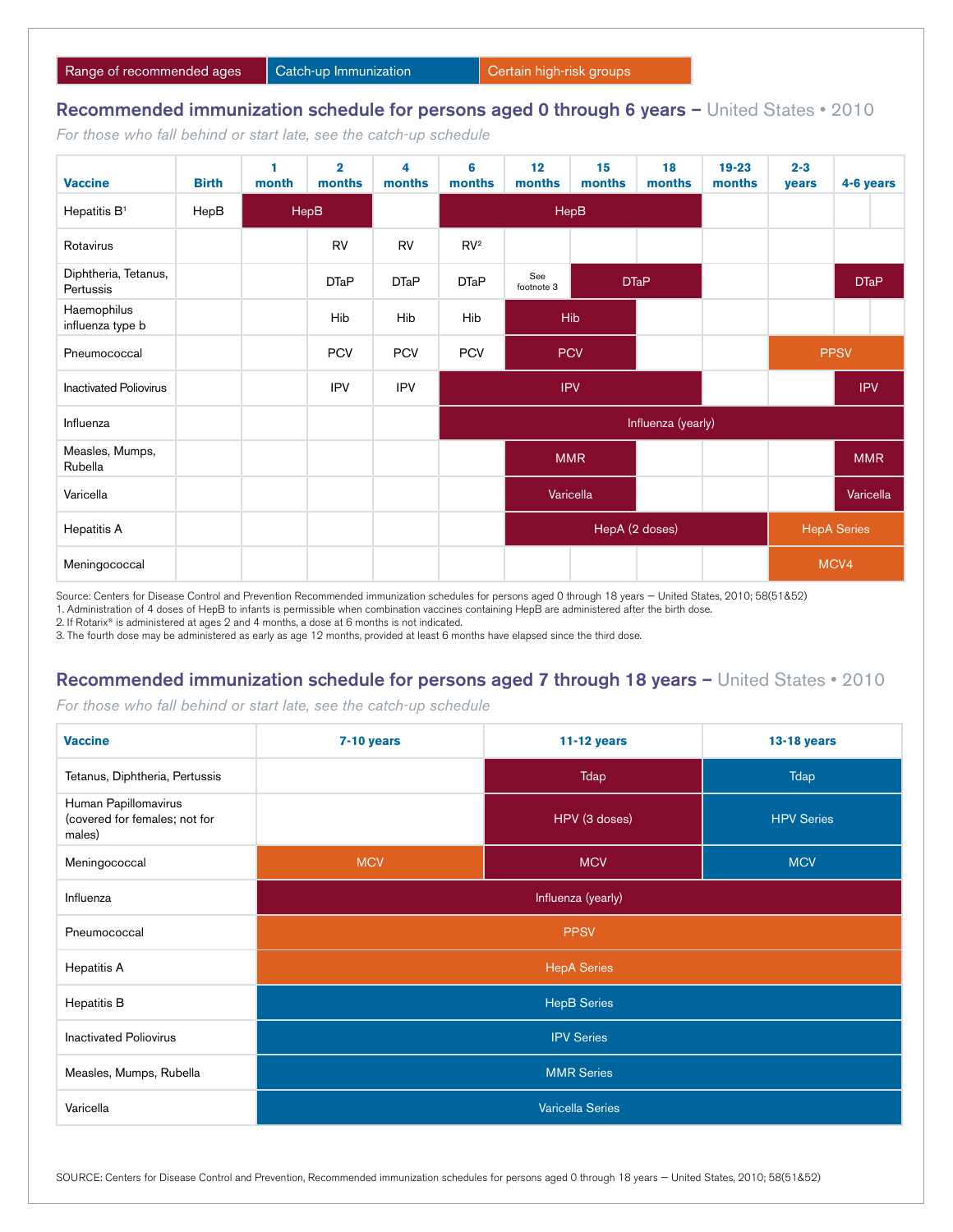## Preventive Care Guidelines: Adults over age18

|                                                                                                                                    | <b>Range of recommended ages</b>                                                                                                                                                                               |                                                                                                                                                                                                                                                       |    |    |                                                                                                                                                                                                                                                                                                                                                                                  |                                                                                                                                                                                            |    |    |    |                                                                                                                        |                                       |  |
|------------------------------------------------------------------------------------------------------------------------------------|----------------------------------------------------------------------------------------------------------------------------------------------------------------------------------------------------------------|-------------------------------------------------------------------------------------------------------------------------------------------------------------------------------------------------------------------------------------------------------|----|----|----------------------------------------------------------------------------------------------------------------------------------------------------------------------------------------------------------------------------------------------------------------------------------------------------------------------------------------------------------------------------------|--------------------------------------------------------------------------------------------------------------------------------------------------------------------------------------------|----|----|----|------------------------------------------------------------------------------------------------------------------------|---------------------------------------|--|
| <b>Years of Age</b>                                                                                                                | 18                                                                                                                                                                                                             | 25                                                                                                                                                                                                                                                    | 30 | 35 | 40                                                                                                                                                                                                                                                                                                                                                                               | 45                                                                                                                                                                                         | 50 | 55 | 60 | 65                                                                                                                     | 70                                    |  |
| <b>Screenings</b>                                                                                                                  |                                                                                                                                                                                                                |                                                                                                                                                                                                                                                       |    |    |                                                                                                                                                                                                                                                                                                                                                                                  |                                                                                                                                                                                            |    |    |    |                                                                                                                        |                                       |  |
| Height and weight                                                                                                                  | At each preventive visit to assess normal development and general health.                                                                                                                                      |                                                                                                                                                                                                                                                       |    |    |                                                                                                                                                                                                                                                                                                                                                                                  |                                                                                                                                                                                            |    |    |    |                                                                                                                        |                                       |  |
| Obesity                                                                                                                            |                                                                                                                                                                                                                | At each preventive visit to assess risks of obesity.                                                                                                                                                                                                  |    |    |                                                                                                                                                                                                                                                                                                                                                                                  |                                                                                                                                                                                            |    |    |    |                                                                                                                        |                                       |  |
| Vision screening                                                                                                                   | Frequency recommended by physician based on risk factors to assess vision.                                                                                                                                     |                                                                                                                                                                                                                                                       |    |    |                                                                                                                                                                                                                                                                                                                                                                                  |                                                                                                                                                                                            |    |    |    |                                                                                                                        |                                       |  |
| Dental screening                                                                                                                   |                                                                                                                                                                                                                | Periodically to assess dental condition and detect medically related dental problems.                                                                                                                                                                 |    |    |                                                                                                                                                                                                                                                                                                                                                                                  |                                                                                                                                                                                            |    |    |    |                                                                                                                        |                                       |  |
| Blood pressure                                                                                                                     | Regular screening for adults at standard risk.                                                                                                                                                                 |                                                                                                                                                                                                                                                       |    |    |                                                                                                                                                                                                                                                                                                                                                                                  |                                                                                                                                                                                            |    |    |    |                                                                                                                        |                                       |  |
| Cardiovascular disease                                                                                                             |                                                                                                                                                                                                                | Regular Screening beginning at age 45 for men and 55<br>for women. UPSSTF recommends the use of aspirin for<br>men age 45 to 79 years. For those at high risk for heart<br>disease, discuss aspirin and low risk alternatives with<br>your physician. |    |    |                                                                                                                                                                                                                                                                                                                                                                                  |                                                                                                                                                                                            |    |    |    |                                                                                                                        |                                       |  |
| Abdominal Aortic Aneurysm screening                                                                                                |                                                                                                                                                                                                                |                                                                                                                                                                                                                                                       |    |    |                                                                                                                                                                                                                                                                                                                                                                                  | Screening for abdominal<br>aortic aneurysm in men<br>65-75 years old. For<br>those at high risk for heart<br>disease, discuss aspirin<br>and low risk alternatives<br>with your physician. |    |    |    |                                                                                                                        |                                       |  |
| Cholesterol (Lipid) test                                                                                                           |                                                                                                                                                                                                                | Every 5 years, beginning at age 35 for men and 45 for women. For those at<br>high risk for heart disease, consult with your physician.                                                                                                                |    |    |                                                                                                                                                                                                                                                                                                                                                                                  |                                                                                                                                                                                            |    |    |    |                                                                                                                        |                                       |  |
| Diabetes screening                                                                                                                 |                                                                                                                                                                                                                | Regular screening of adults for type 2 diabetes in asymptomatic adults with sustained blood<br>pressure (either treated or untreated) greater than 135/80 mm Hg.                                                                                      |    |    |                                                                                                                                                                                                                                                                                                                                                                                  |                                                                                                                                                                                            |    |    |    |                                                                                                                        |                                       |  |
| Prostate screening                                                                                                                 |                                                                                                                                                                                                                | Men 40 and older consult with your physician regarding screening<br>benefits/risks.                                                                                                                                                                   |    |    |                                                                                                                                                                                                                                                                                                                                                                                  |                                                                                                                                                                                            |    |    |    |                                                                                                                        |                                       |  |
| Colorectal screening                                                                                                               |                                                                                                                                                                                                                |                                                                                                                                                                                                                                                       |    |    | Routine Colorectal screening beginning at 50<br>years, high risk person should be screened at<br>younger ages. Interval determined by method.<br>Speak with your physician.                                                                                                                                                                                                      |                                                                                                                                                                                            |    |    |    |                                                                                                                        |                                       |  |
| Mammography                                                                                                                        |                                                                                                                                                                                                                |                                                                                                                                                                                                                                                       |    |    | Screening Mammography for all adult women of standard risk<br>every one to two years beginning at age 40 or as directed by your<br>physician. Women at defined high risk should be screened earlier.<br>Discuss with your physician. For those at high risk, consult with your<br>physician regarding breast cancer prevention alternatives with low<br>risk of adverse effects. |                                                                                                                                                                                            |    |    |    |                                                                                                                        |                                       |  |
| Osteoporosis screening                                                                                                             |                                                                                                                                                                                                                |                                                                                                                                                                                                                                                       |    |    |                                                                                                                                                                                                                                                                                                                                                                                  |                                                                                                                                                                                            |    |    |    | Routine<br>screening for<br>women age<br>65 and older.<br>Screening for<br>women at<br>Discuss with<br>your physician. | post-menopausal<br>defined high risk. |  |
| Cervical cancer screening (Pap Smear)***                                                                                           |                                                                                                                                                                                                                |                                                                                                                                                                                                                                                       |    |    |                                                                                                                                                                                                                                                                                                                                                                                  | Every two years beginning at age 21 or for females who are sexually active, after 3 normal screenings, every<br>3 years or at a frequency recommended by physician based on risk factors.  |    |    |    |                                                                                                                        |                                       |  |
| Sexually Transmitted Diseases (gonorrhea,<br>HIV and syphilis)                                                                     |                                                                                                                                                                                                                |                                                                                                                                                                                                                                                       |    |    |                                                                                                                                                                                                                                                                                                                                                                                  | Routine screening for those sexually active at increased risk. Routine screening for Chlamydia for                                                                                         |    |    |    |                                                                                                                        |                                       |  |
| Screening for rubella, iron deficiency, urinary<br>tract infection, Hepatitis B, blood type and<br>RH(D) incompatibility screening | females under 25. Syphilis screening recommended for ALL pregnant women.<br>For pregnant Women at first pre-natal visit without<br>prior screening, proof of immunization or immunity or at<br>increased risk. |                                                                                                                                                                                                                                                       |    |    |                                                                                                                                                                                                                                                                                                                                                                                  |                                                                                                                                                                                            |    |    |    |                                                                                                                        |                                       |  |

*continues* }